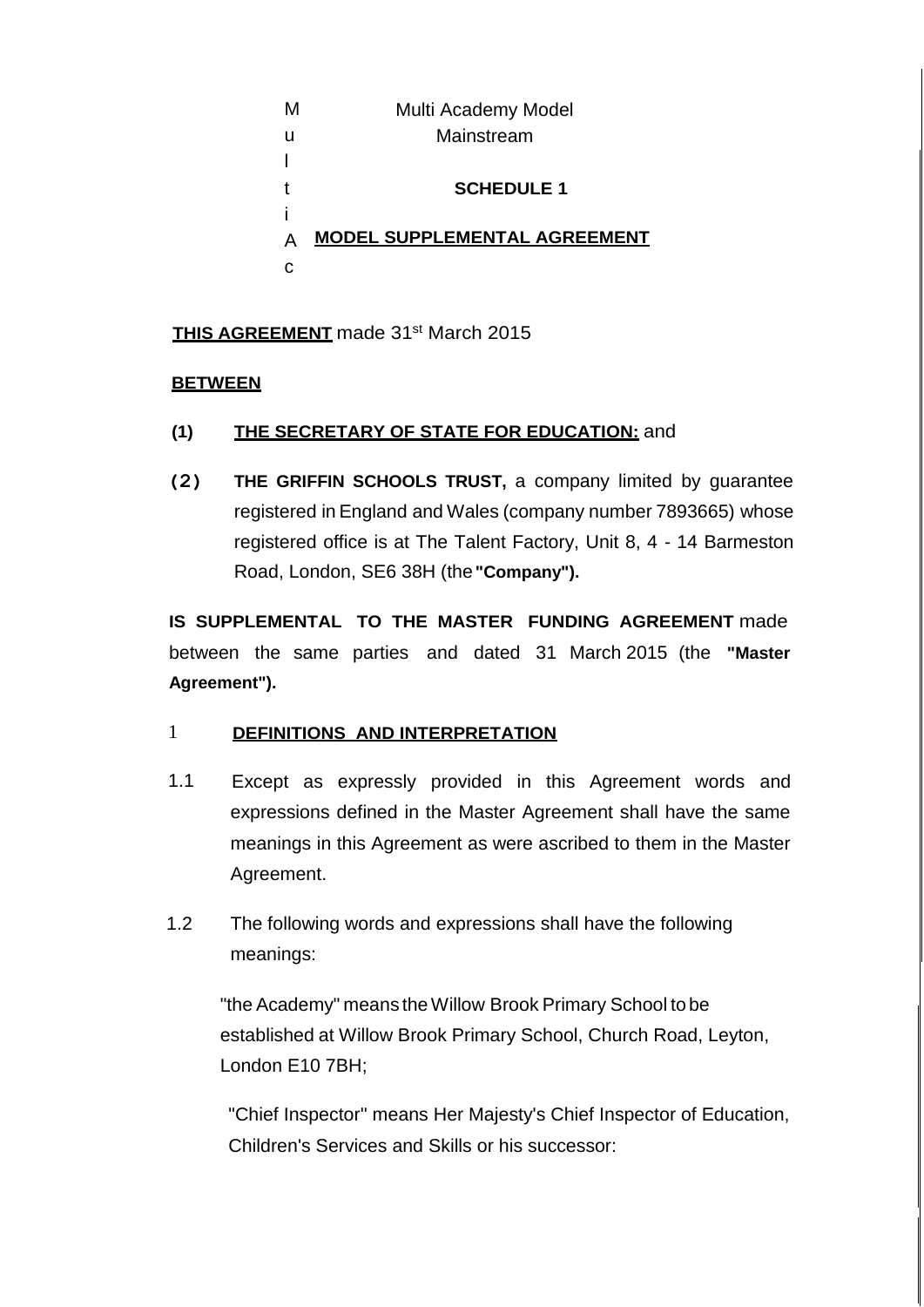"Early Years Provision" has the same meaning as that given it by section 20 of the Childcare Act 2006, provided that, for the avoidance of doubt, pupils who:

- a) attendtheAcademy;
- b) have not yet reached the age of five and are in a reception class; and
- c) in respect of whom the Company may otherwise charge a fee under clause 2.4,

shall be excluded from the definition;

"Further Remedial Measures" has the meaning given in clause 5.4;

"Insolvency" has the meaning given to it in section 123 of the Insolvency Act 1986;

"the Land" means the publicly funded land (including for the avoidance of doubt all buildings, structures landscaping and other erections) situated at and known as Willow Brook Primary School, Church Road, Leyton, London E10 7BH; that is to be transferred to the Academy;

"Lease" means the lease granted by the Local Authority to the Company in relation to the Academy and dated on or around the date hereof;

"Local Authority" means the Mayor and Burgesses of the London Borough of Waltham Forest, being the local authority in the area in which the Academy is situated;

"Normal Payment Matters" has the meaning given to it in the Principal Agreement;

"PFI Contractor" means Academy Services (Waltham Forest) Limited, the counterparty of the LA to the Project Agreement;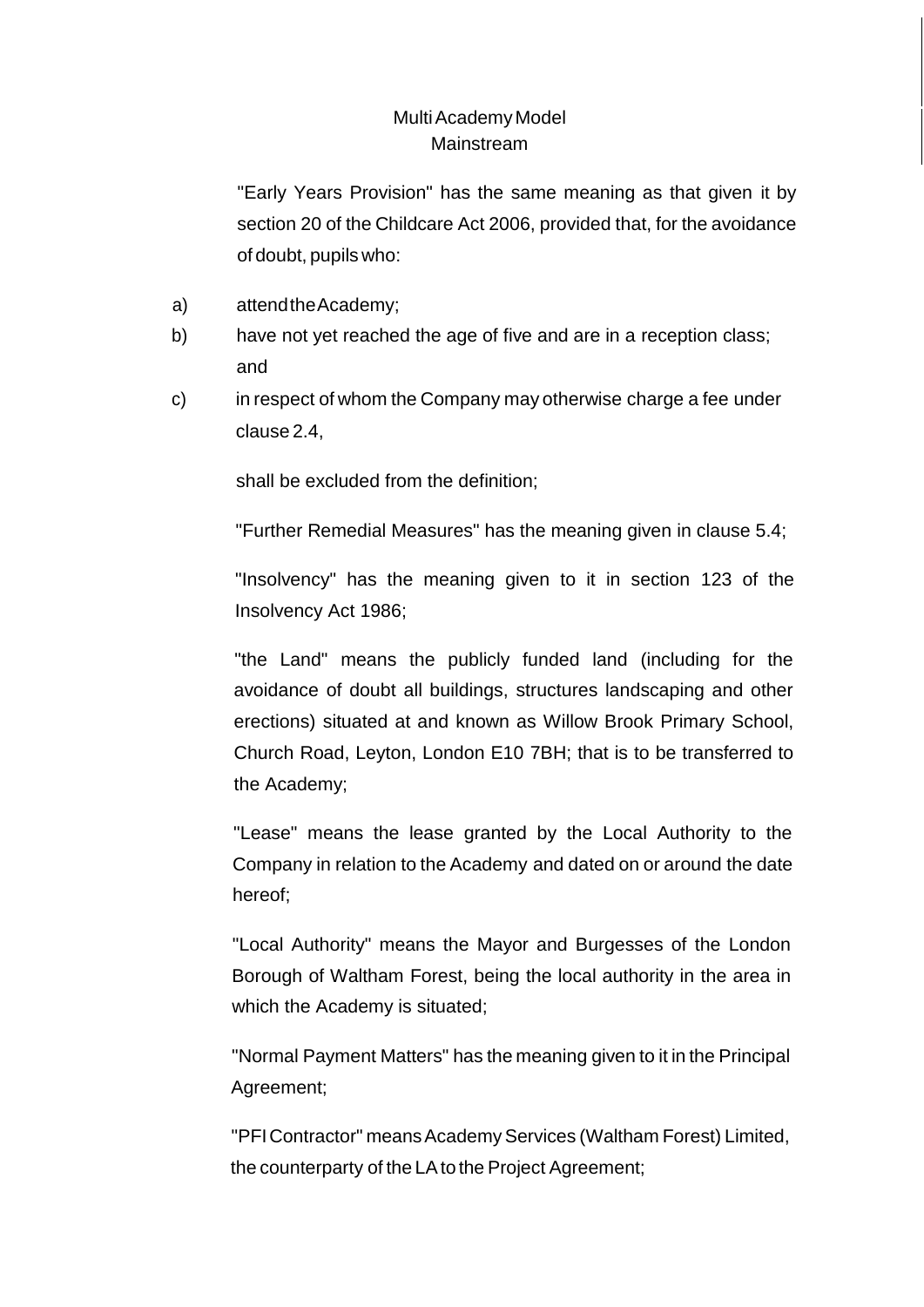"Principal Agreement" means the principal agreement entered into by the Secretary of State, the Company and the Local Authority in connection with the Academy and dated on or around the date of this Agreement;

"Project Agreement" means the PFI project agreement dated 15 March 2004 and entered into by the Local Authority and PFI Contractor (as may be amended from time to time);

"School Agreement" means the school agreement entered into by the Local Authority and the Company relating to the provision of facilities and services to the Academy and dated on or around the date of this Agreement;

"Specified Remedial Measures" has the meaning given in clause 5.3; and

"Termination Warning Notice" has the meaning given in clause 5.2.

1.3 Reference in this Agreement to clauses and Annexes shall, unless otherwise stated, be to clauses and annexes of this Agreement.

## **2 THE ACADEMY**

- 2.1 The Company will establish and maintain, and carry on or provide for the carrying on of the Academy in accordance with the Master AgreementandthisAgreement.
- 2.2 The curriculum provided by the Academy to pupils up to the age of 11 shall bebroad and balanced.
- 2.3 The requirements for the admission of pupils to the Academy are set out atAnnex 1.
- 2.3A The Academy shall be conducted in accordance with the Principal Agreement, the School Agreement and the Lease.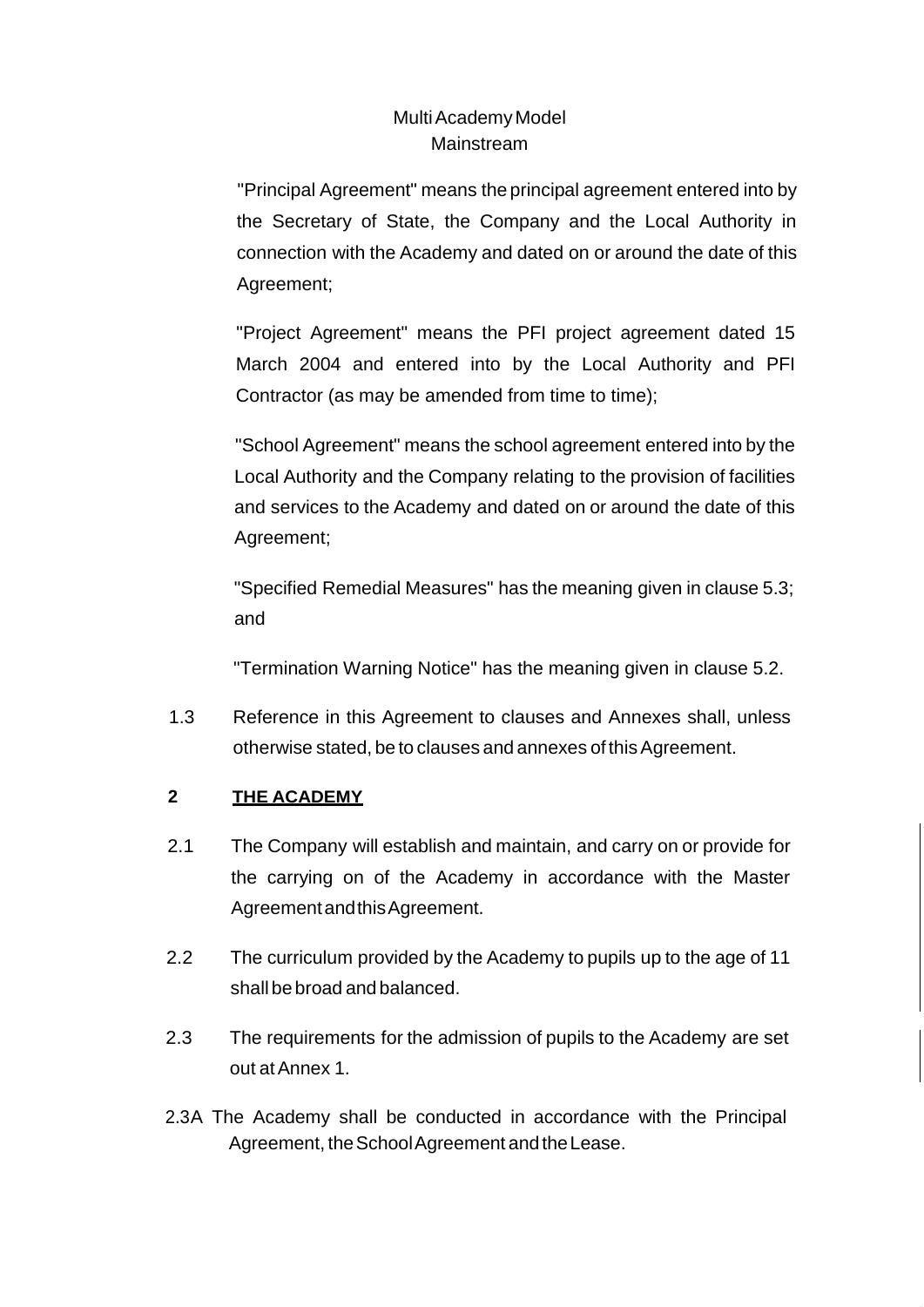2.4 There will be no charge in respect of admission to the Academy and, the Academy will only charge pupils where the law allows maintained schools to charge.

## **Academy Opening Date**

- 2.5 The Academy shall open as a school replacing Willow Brook Primary School which shall cease to be maintained by the Local Authority on that date, which date shall be the conversion date within the meaning of the Academies Act 2010.
- 2.6 The age range of the Academy is 3-11 with a planned capacity of 450 pupils aged 4-11 and a nursery unit of 30 full time places.

## **3 CAPITAL GRANT**

3.1 Pursuant to clause 38 of the Master Funding Agreement, the Secretary of State may, in his absolute discretion provide Capital Expenditure funding in accordance with any arrangements he considers appropriate.

## **4 GAGANDEAG**

- 4.1 The Secretary of State agrees to pay GAG and EAG to the Company in relation to"the Academy in accordance with the Master Agreement.
- 4.2 The Company shall use the GAG funding it receives prudently in order to cover the normal reasonable running costs of the Academy including, but not limited to, payments which fall due pursuant to the School Agreement and/or the Principal Agreement.
- 4.3 In the event that the Secretary of State pays the Local Authority any sums pursuant to the Principal Agreement the Secretary of State may, subject to clause 4.4, set off or abate an amount equal to such sums from any GAG payable to the Company in respect of the Academy pursuant to this Agreement in the following Academy Financial Year.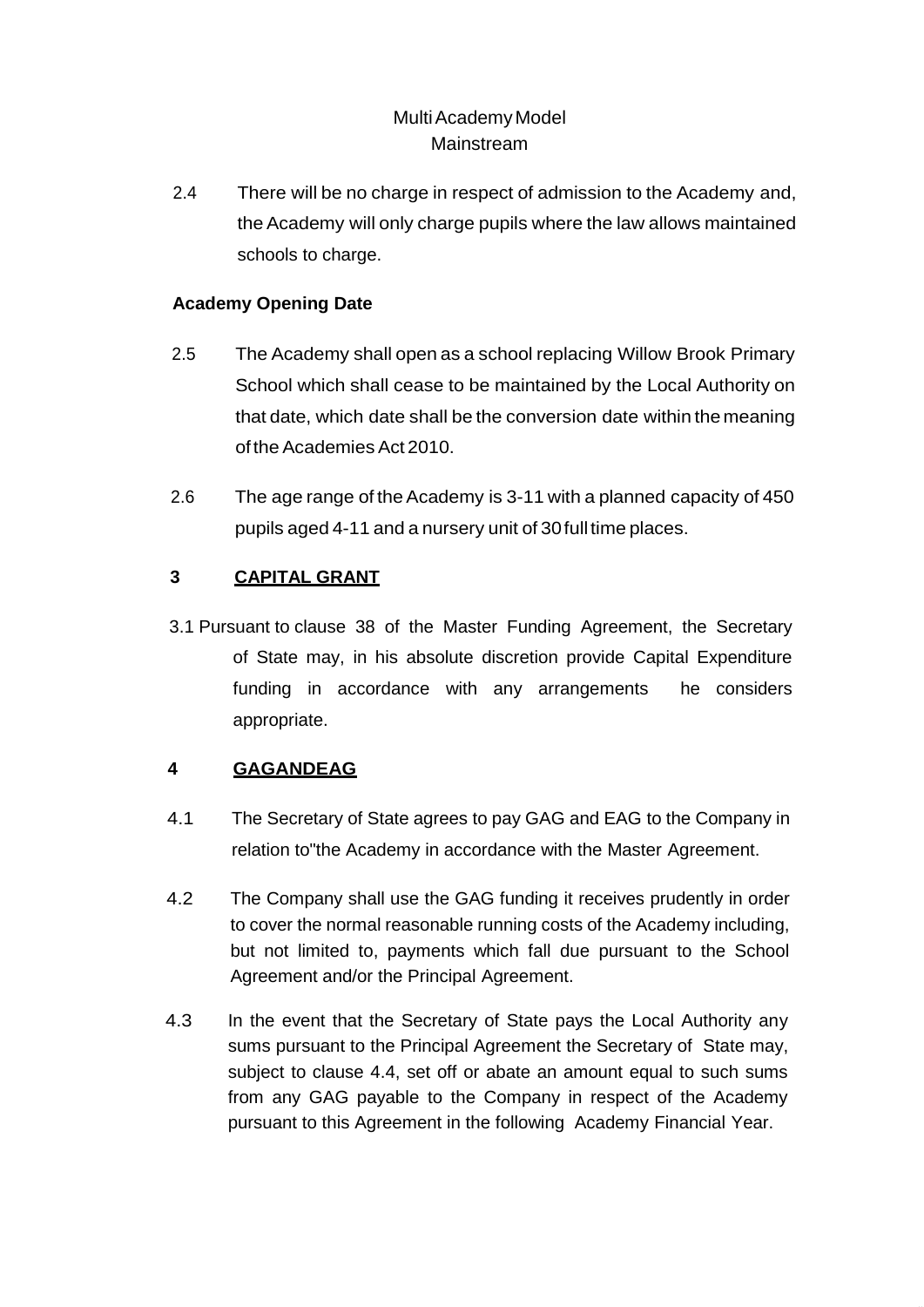- 4.4 Before exercising its right of set off or abatement pursuant to clause 4.3 above, the Secretary of State shall:
- 4.4.1 notify the Company that such sums have been paid by the Secretary of State to the Local Authority;
- 4.4.2 take into account (acting reasonably) any representations made by the Company providing reasons why the relevant liabilities were not settled;and
- 4.4.3 take into account (acting reasonably) any representations made by theCompany as to the nature ofthe liabilities under consideration.

## 4A **NOT USED**

### 4B **CONDITIONS OF GRANTS**

48.1 Grants paid by the Secretary of State (be they the GAG, EAG or the Capital Grant) shall not be used by the Company for Early Years Provision without the prior written consent of the Secretary of State except where the use of such funds is merely incidental to their use for the establishment and maintenance, carrying on or providing for the carrying on of the Academy.

#### 5 **TERMINATION**

5.1 Either party may give not less than seven Academy Financial Years' written notice to terminate this Agreement, such notice to expire on 31 August 2021 or any subsequent anniversary of that date.

### **Termination Warning Notice**

- 5.2 The Secretary of State shall be entitled to issue to the Company a written notice of his intention to terminate this Agreement ("Termination Warning Notice") where he considers that:
	- a) the Academy is no longer meeting the requirements referred to in clause 12 of the Master Agreement (subject to clause 5.9 of this Agreement);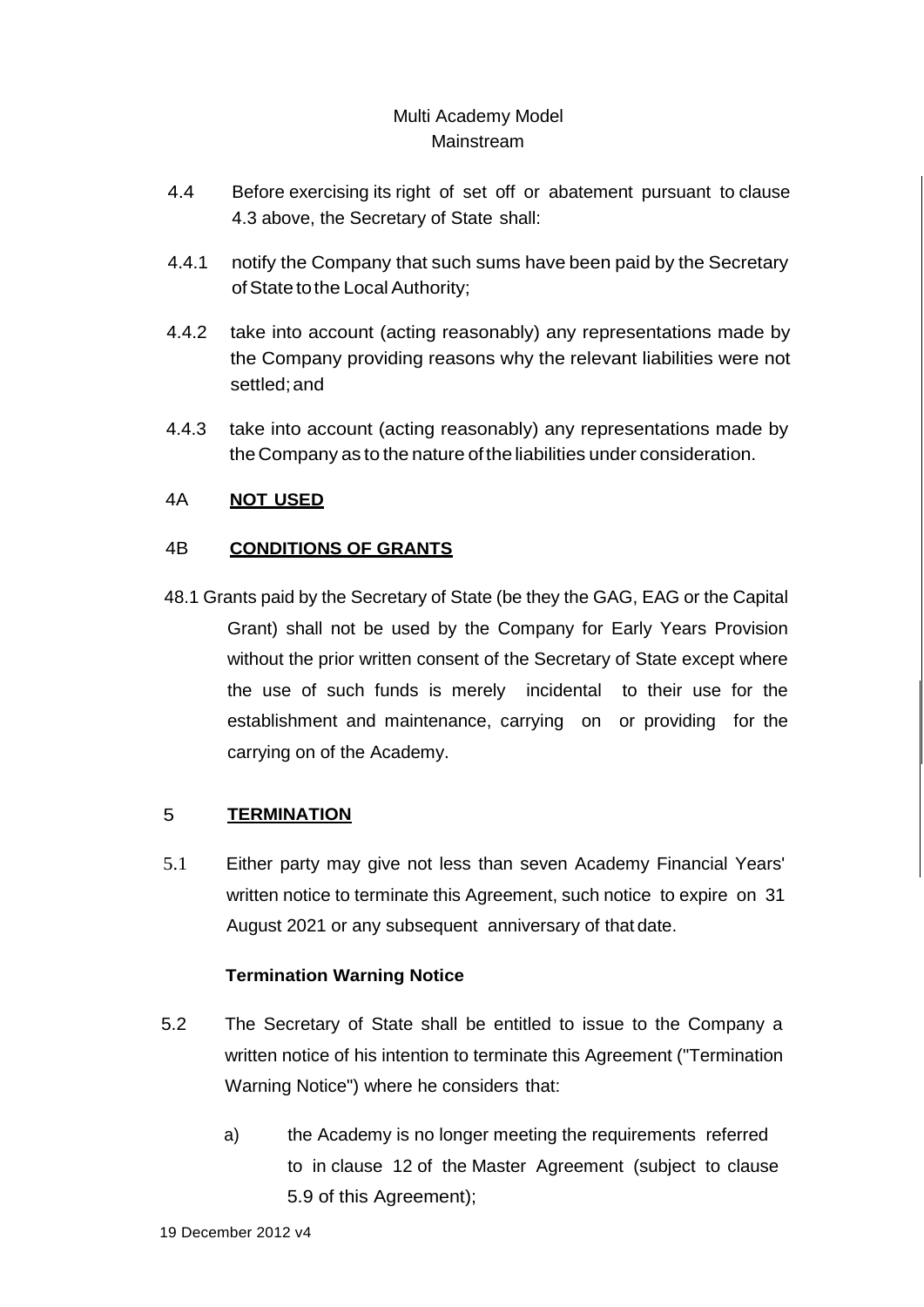- b) the conditions and requirements set out in clauses 13-34B of the Master Agreement are no longer being met;
- c) the standards of performance of pupils at the Academy are unacceptably low;
- d) there has been a serious.breakdown in the way the Academy ismanagedorgoverned;
- e) the safety of pupils or staff is threatened (whether by breakdown of discipline or otherwise);
- f) the Company is in material breach of the provisions of this Agreement or the Master Agreement;
- g) the Secretary of State is under a liability to make a payment to the Local Authority pursuant to the Principal Agreement and/or the Local Authority has recovered any sums from the Secretary of state pursuant to the Principal Agreement; or
- h) the Secretary of State considers that in the immediately preceding 12 month period, the aggregate of payments made by the Company to the Local Authority pursuant to the Principal Agreement in respect of.N0rmal Payment Matters has reached a level which the Secretary of State considers to be excessive and which may (assessed objectively) cause theCompany materialfinancial difficulties; or
- i) the Secretary of State considers (acting reasonably) that the Company's compliance with its obligations under the School Agreement and/or the Principal Agreement (including its approach to contract management and cooperation) is such that claims and/or disputes under such contracts are of a number and/or nature likely to materially and adversely impact on the provision of educational services at the Academy;
- j) the Company has committed a material breach of the School Agreement and/or the Principal Agreement;
- k) the Secretary of State has received a notice from the LA sent pursuant to the Principal Agreement informing it of instances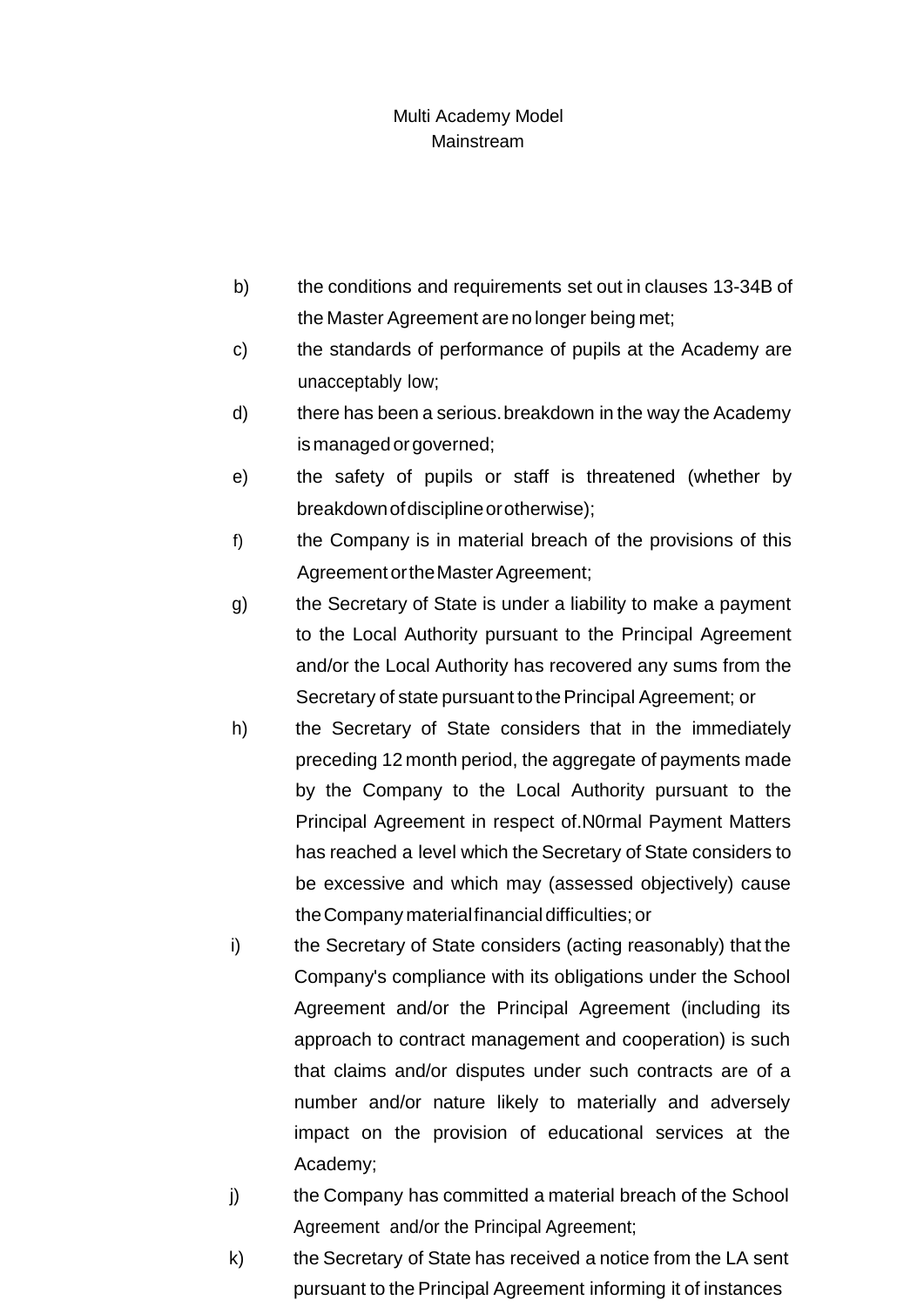of breaches or non-compliance by the Company of its obligations under the School Agreement and/or Principal Agreement that may have the consequence of causing the LA to be in breach or default of the Project Agreement;

- I) the Company has acted or omitted to act such that any Specified Remedial Measures and/or Further Remedial Measures as may have been specified by the Secretary of State have been or may be undermined or circumvented; or
- (m) the circumstances envisaged by clauses 5.25 and 5.26 of this Agreement in respect of EAG funding are applicable,

Each of a) to m) (inclusive) above is a default event for the purposes of this Agreement.

- 5.3 ATermination Warning Notice issued by the Secretary of State in accordance with clause 5.2 shall specify:
	- a) reasons for the Secretary of State's issue of theTermination Warning Notice; a lors Ba
	- b) the remedial measures which the Secretary of State requires the Company to carry out, with associated deadlines, in order to rectify the defaults identified ("Specified Remedial Measures"); and
	- c) the date by which the Company must respond to the Termination Warning Notice providing its representations with regard thereto or confirm that it accepts and agrees to undertaketheSpecifiedRemedialMeasures.
- 5.4 The Secretary of State shall consider any response and representations from the Company which are received by the date specified in accordance with clause 5.3(c) and shall confirm whether heconsiders that:
	- a) in the light of the Company's representations in response to

ne an Sar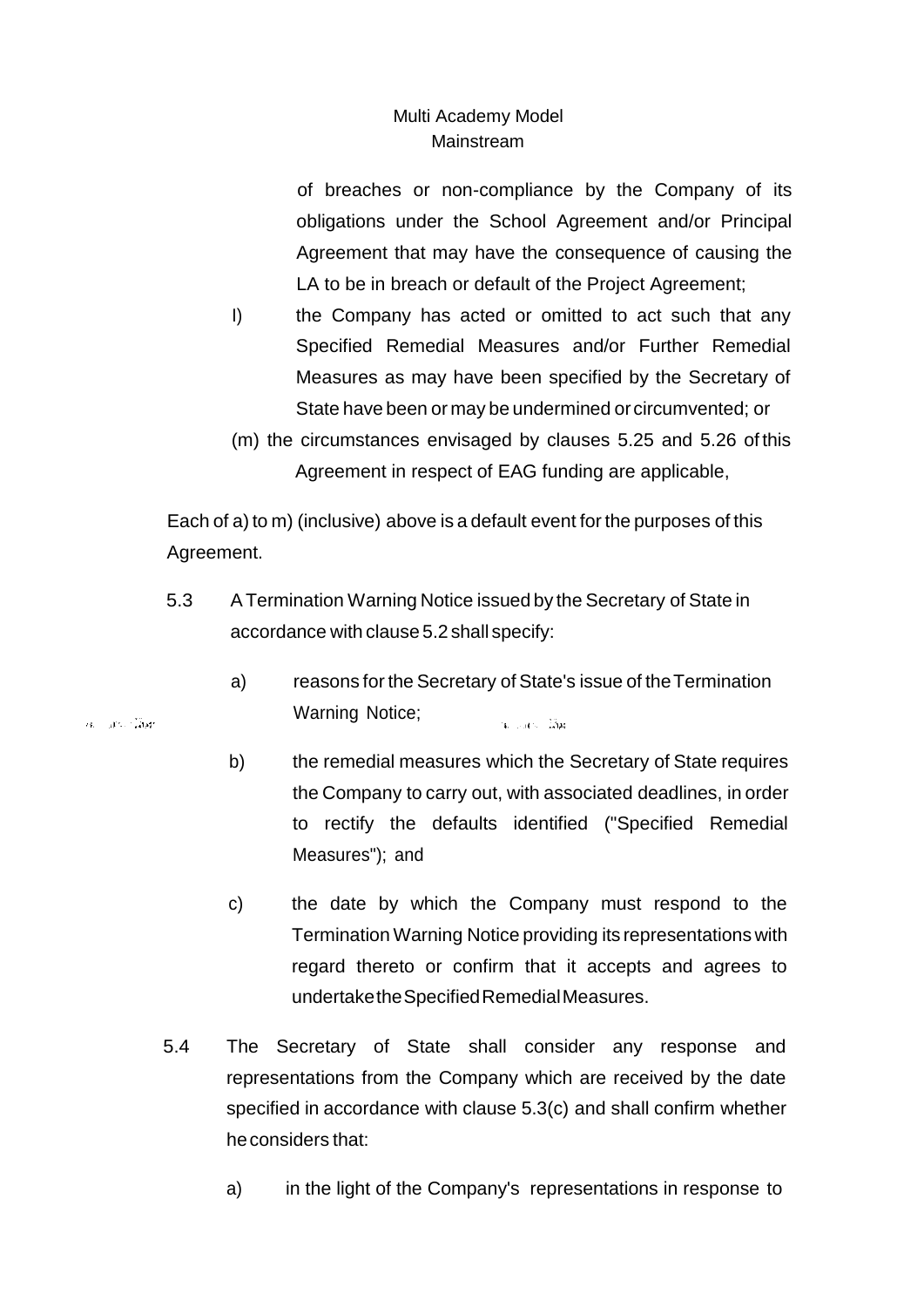the Termination Warning Notice, some or all of the Specified Remedial Measures are not required to be implemented (and if so which) and/or the Specified Remedial Measures are being or will be implemented within the specified timeframe; or

- b) subject to any further measures he reasonably requires ("Further Remedial Measures") being implemented by a specified date or any evidence he requires being provided, the implementation of such measures has been or will be successfully completed within the specified timeframes; or
- c) he is not satisfied that the Company will rectify the defaults identified in the Termination Warning Notice within the specified timeframes. (In such circumstances, the Secretary of State may notify the Company of his intention to terminate theAgreement onaspecified date.)
- 5.5 The Secretary of State may by notice in writing terminate this Agreement with effect from a specified date in the event that:
	- a) the Company has not, by the date specified in clause 5.3(c), responded to the Termination Warning Notice either confirming that it accepts and agrees to undertake the Specified Remedial Measures or providing its representations with regard to the Specified Remedial Measures; or
	- b) the Company has not carried out the Specified Remedial Measures and/or Further Remedial Measures within the specified timeframes;

provided that having considered any representations made by the Academy Trust pursuant to clause 5.3(c), the Secretary of State remains satisfied that it is appropriate to terminate the Agreement.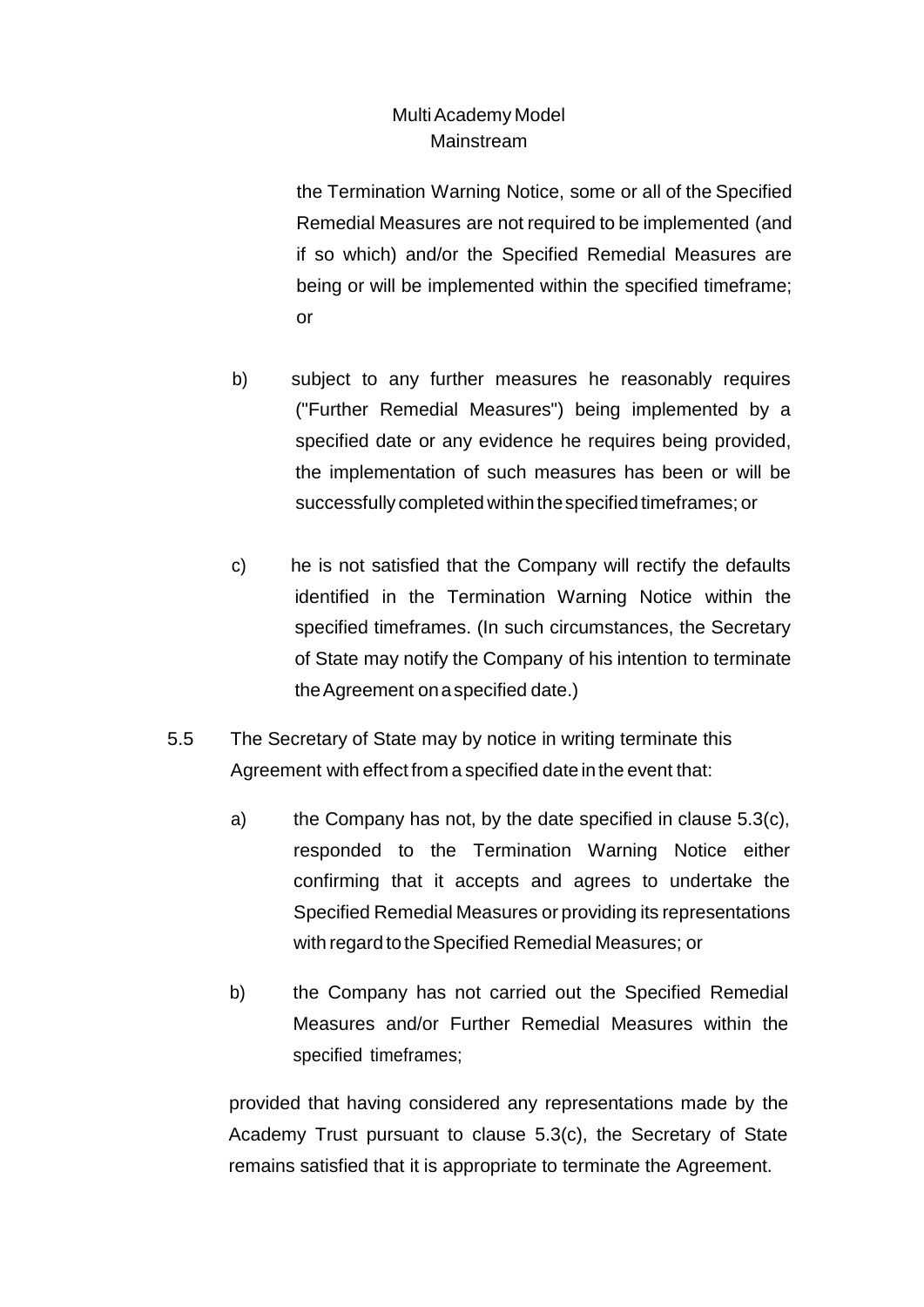#### **Notice of Intention to Terminate**

- 5.6 The Secretary of State may at any time give written notice of his intention to terminate this Agreement where the Chief Inspector gives notice to the Company in accordance with section 13(3) of the Education Act 2005 stating that inthe Chief Inspector's opinion -
	- (a) special measures are required to be taken in relation to the Academy; or
	- (b) theAcademyrequiressignificantimprovement.
- 5.7 Any notice issued by the Secretary of State in accordance with clause 5.6 shall invite the Company to respond with any representations within a specified timeframe.
- 5.8 Where the Secretary of State has given notice of his intention to terminate this Agreement in accordance with clauses 5.6 and 5.7 and-
- (a) he has not received any representationsfrom the Company within the timeframe specified in clause 5.7;or
- (b) having considered the representations made by the Company pursuant to clause 5.7, the Secretary of State remains satisfied that it is appropriate toterminate thisAgreement

he may by notice in writing terminate this Agreement with effect from a specified date.

### **Termination with Immediate Effect**

' $\blacksquare$ 

> 5.9 If the Secretary of State has cause to serve a notice on the Company under section 165 of the Education Act 2002 and a determination (from which all rights of appeal have been exhausted) has been made that the Academy shall be struck off the Register of Independent Schools, he may terminate this Agreement by noticein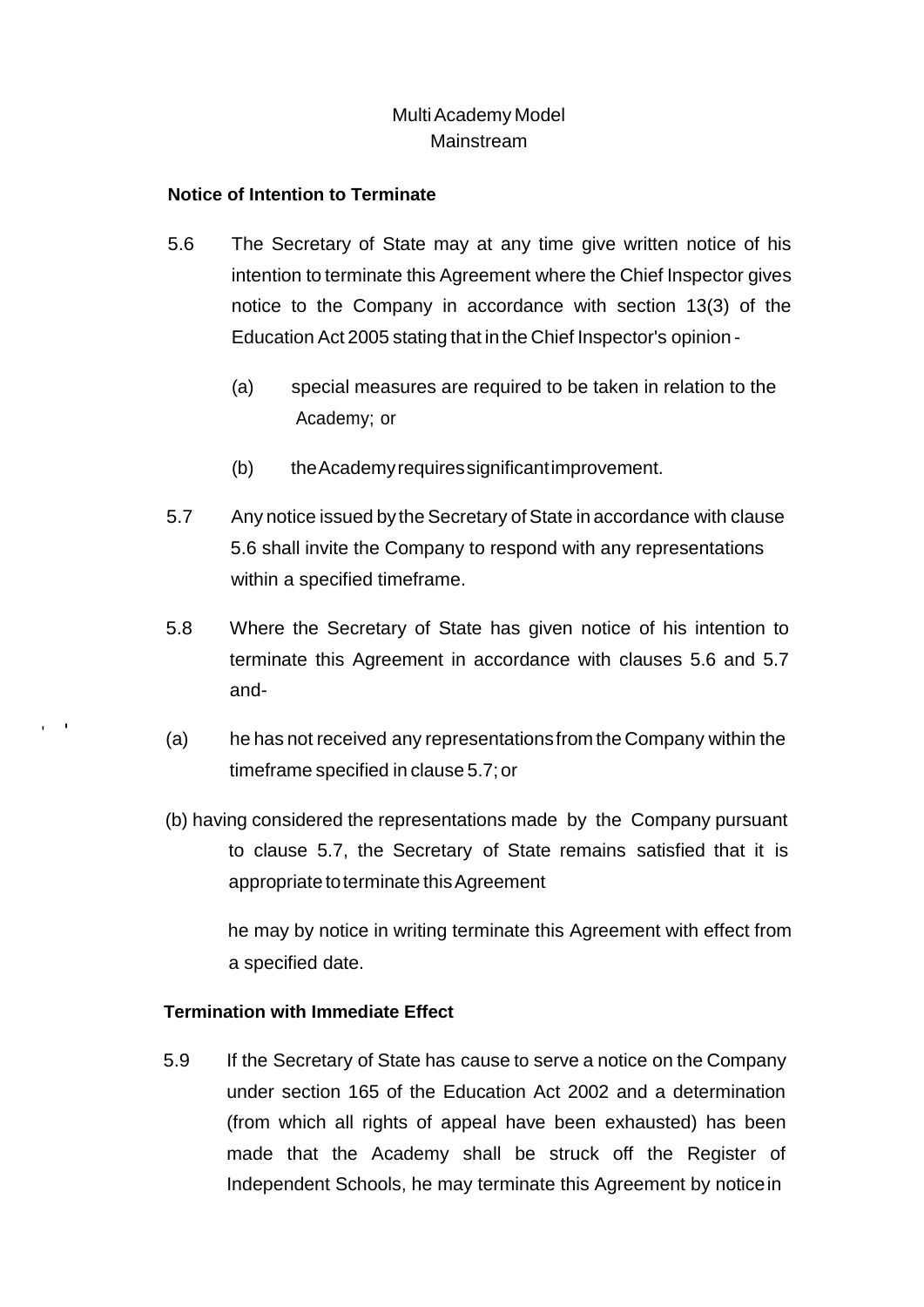writing to the Company such termination to take effect on the date of the notice.

#### **Notice of Intention to Terminate by Company**

- 5.10 The Secretary of State shall, at a date preceding the start of each Academy Financial Year, provide to the Company an indication of the level of funding to be provided by the Secretary of State to the Company by way of GAG and EAG in the next following Academy Financial Year (the **"Indicative Funding").** If the Company is of the opinion that, after receipt of the Indicative Funding for the next following Academy Financial Year (the **"Critical Year")** and of the taking into account all other resources available and likely to be available to the Academy, including such funds as are set out in clause 73 of the Master Agreement and such other funds as are and likely to be available to the Academy from other academies operated by the Company **("All Other Resources"),** it is likely that the cost of running the Academy during the Critical Year would cause the Company, on the basis ofthe Indicative Funding, to become insolvent (and for this reason only) then the Company may give notice of its intention to terminate this Agreement at the end of the then current Academy Financial Year. The provisions of this clause 5.10 and of clauses 5.11to 5.15 (inclusive) shall apply when the Project Agreement has expired or been terminated (for so long as the Project Agreement is extant the provisions of clauses 5.16 to 5.27 below shall apply in place of clauses 5.10 to 5.15).
- 5.11 Any notice given by the Company under clause 5.1O shall be in writing and shall be served on the Secretary of State not later than 28 February preceding the Critical Year or, if the Secretary of State shall not have given notice of the Indicative Funding to the Company on or before the date specified in clause 5.1O above, within six weeks after the Secretary of State shall have done so. The notice must specify: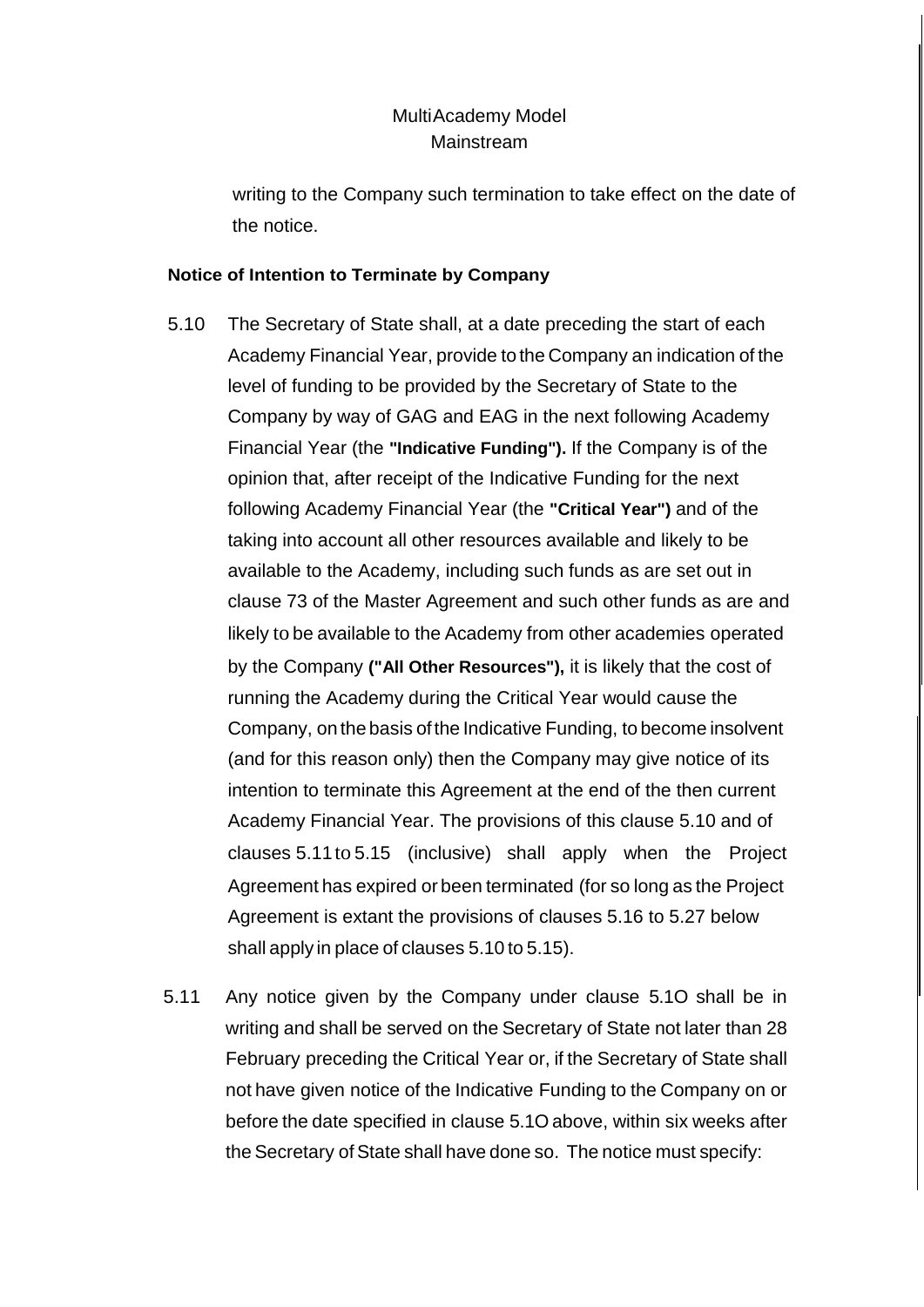- 5.11.1. the grounds upon which the Company's opinion is based and include the evidence of those grounds and any professional accounting advice the Company has received and including a detailed statement of steps which the Company proposes to take with a view to ensuring that as soon as reasonably practicable the costs of running the Academy are reduced sufficiently to ensure that such costs are less than the Indicative Funding and All Other Resources and the period of time within which such steps will be taken; and
- 5.11.2. the shortfall in the Critical Year between the Indicative Funding and All Other Resources expected to be available to the Company to run the Academy and the projected expenditure on the Academy; and
- **5.11.3.** a detailed budget of income and expenditure for the Academy during the Critical Year (the **"Projected Budget").**
- 5.12 Both parties undertake to use their. be tendeavours to agree whether or not the cost of running the Academy during the Critical Year would cause the Company, on the basis of the Indicative Funding and All Other Resources, to become insolvent. Both parties recognise that they will need to engage in a constructive dialogue at the time about how best to provide education for the pupils at the Academy and undertake to use their best endeavours to agree a practical solution tothe problem.
- 5.13 If no agreement is reached by 30 April (or such other date as may be agreed between the parties) as to whether the cost of running the Academy during the Critical Year on the basis of the Indicative Funding and All Other Resources would cause the Company to become insolvent, then that question shall be referred to an independent expert (the **"Experf')** for resolution. The Expert's determination shall be final and binding on both parties. The Expert shall be requested to specify in his determination the amount of the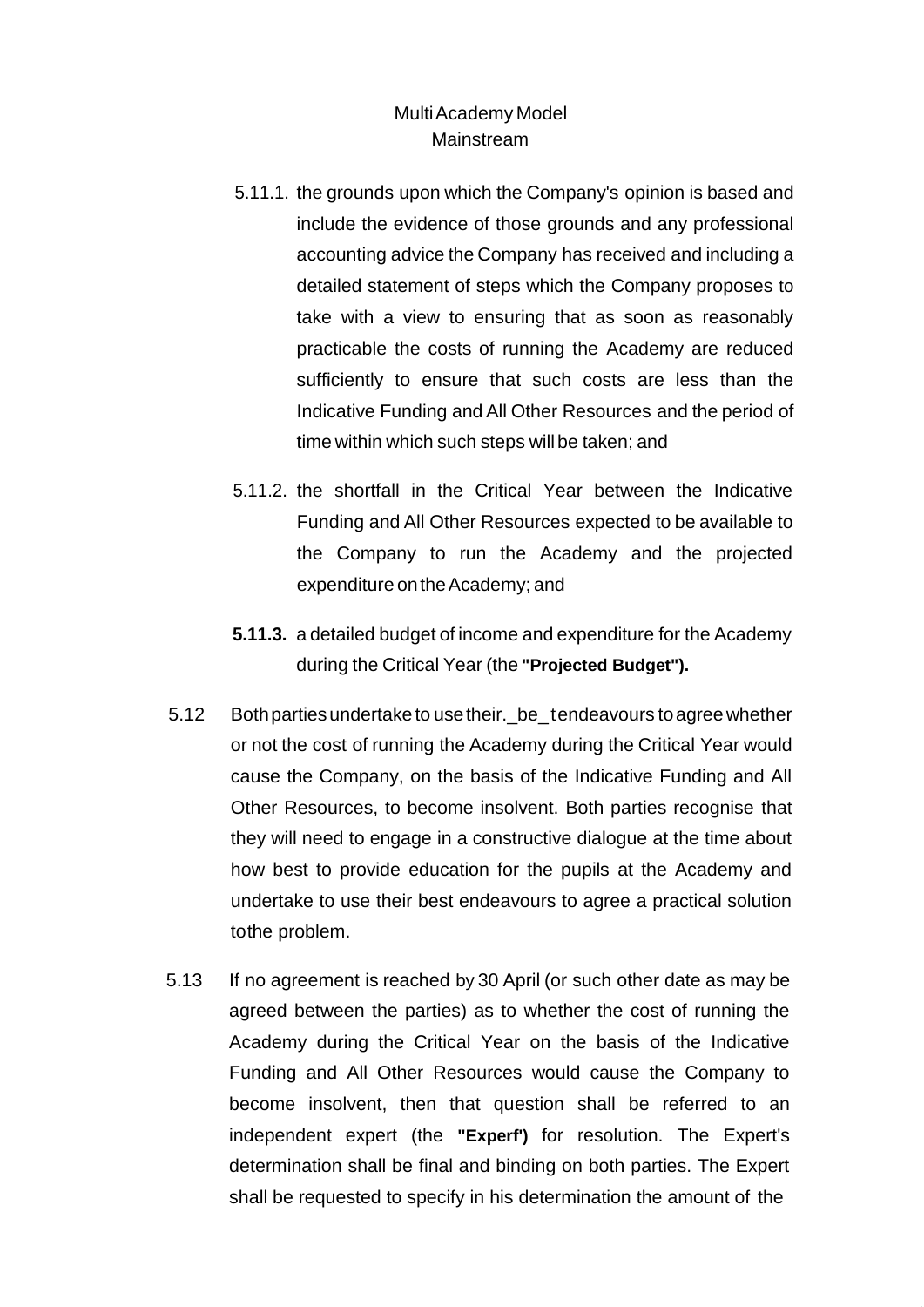shortfall in funding (the **"Shortfall").** The Expert shall be an insolvency practitioner with significant professional experience of educational institutions or academies. If the parties fail to agree upon the appointment of the Expert then the Expert shall be appointed by the President for the time being of the Institute of Chartered Accountants in England and Wales. The Expert's fees shall be borne equallybetweentheparties.

- 5.14 The Expert shall be required in reaching his determination to take account of advice from an educational specialist who is professionally familiar with the issues arising from the budget management of schools. If the parties fail to agree upon the appointment of the educational specialist then the educational specialist shall be appointed by the Chairman for the time being of the Specialist Schools and Academies Trust. The educational specialist's fees shall be borne equally between the parties.
- 5.15 If the Expert determines that the cost of running the Academy during the Critical Year would cause the Company, on the basis of the Indicative Funding and All Other Resources, to become insolvent, and the Secretary of State shall not have agreed to provide sufficient additional funding to cover the Shortfall, then the Company shall be entitled to terminate this Agreement, by notice expiring on 31 August prior to the Critical Year. Any such notice shall be given within 21 days after (a) the Expert's determination shall have been given to the parties or (b), if later, the Secretary of State shall have given written notice of his refusal to provide sufficient additional funding for the Academy to cover the Shortfall.
- 5.16 The provisions of this clause 5.16 and of clauses 5.17 to 5.27 (inclusive) shall apply when the Project Agreement is subsisting (when the Project Agreement has expired or been terminated the provisions of clauses 5.1O to 5.15 above shall apply in place of clauses 5.16 to 5.27). The Secretary of State will, at a date preceding the start of each Academy Financial Year, provide to the Company an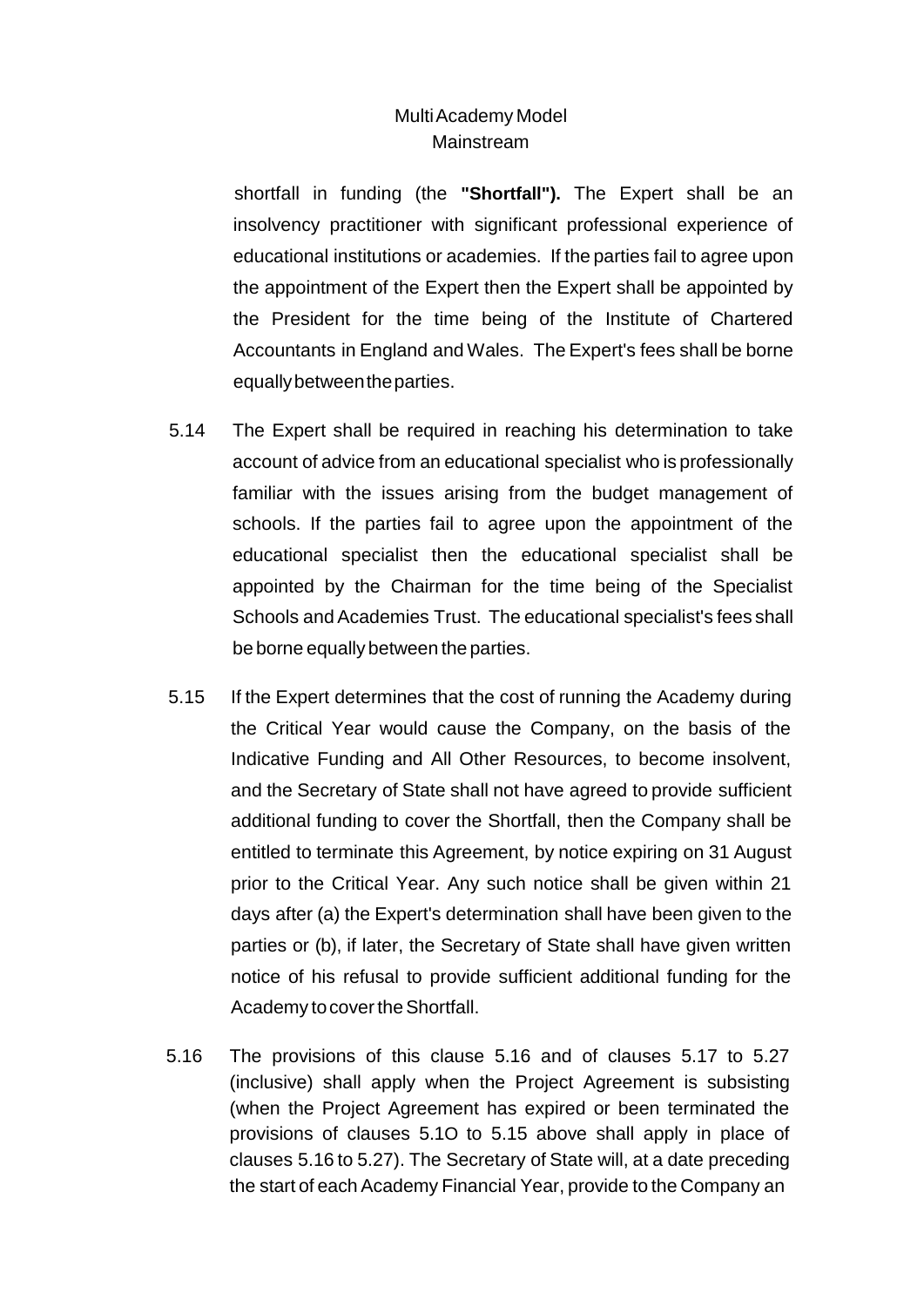indication of the level of funding to be provided by the Secretary of State to the Company by way of GAG and EAG in the next following Academy Financial Year (the "Indicative Funding").

- 5.17 For the purpose of clauses 5.17 to 5.27:
	- 5.17.1 "Critical Years" means the then current financial year and, if an annual letter of funding or its equivalent has been received for the following financial year, that following financial year;
	- 5.17.2 "Current Funding" means the funding specified in the annual .letters of funding (or their equivalent) for the Critical Years and all other resources available and likely to be available to the Company, including such funds as are set out in theMaster Agreement; and
	- 5.17.3 a "PFIEAGRefusal" occurs where:
		- (a) the Company has made a request for EAG funding to cover any costs that the Company has incurred orreasonably considers is likely to incur as a result of meeting its obligations and/or discharging its liabilities under the School Agreement or the Principal Agreement; and
			- (b) the Secretary of State has not agreed, in accordance with clauses 55 and 56 of the Master Agreement, to provide such EAG funding to the Company.
- 5.18 Within 30 days of being notified by the Secretary of State of a **PFI**  EAG Refusal, the Company may provide written notice that it considers that, after taking into account its Current Funding, it is likely that the running costs during the Critical Years would cause the Company to go into Insolvency ("Company Insolvency Notice").
- 5.19 AnyCompany InsolvencyNoticemust specify:
	- 5.19.1 the grounds and evidence, including any professional accounting advice, upon which the Company's opinion is based;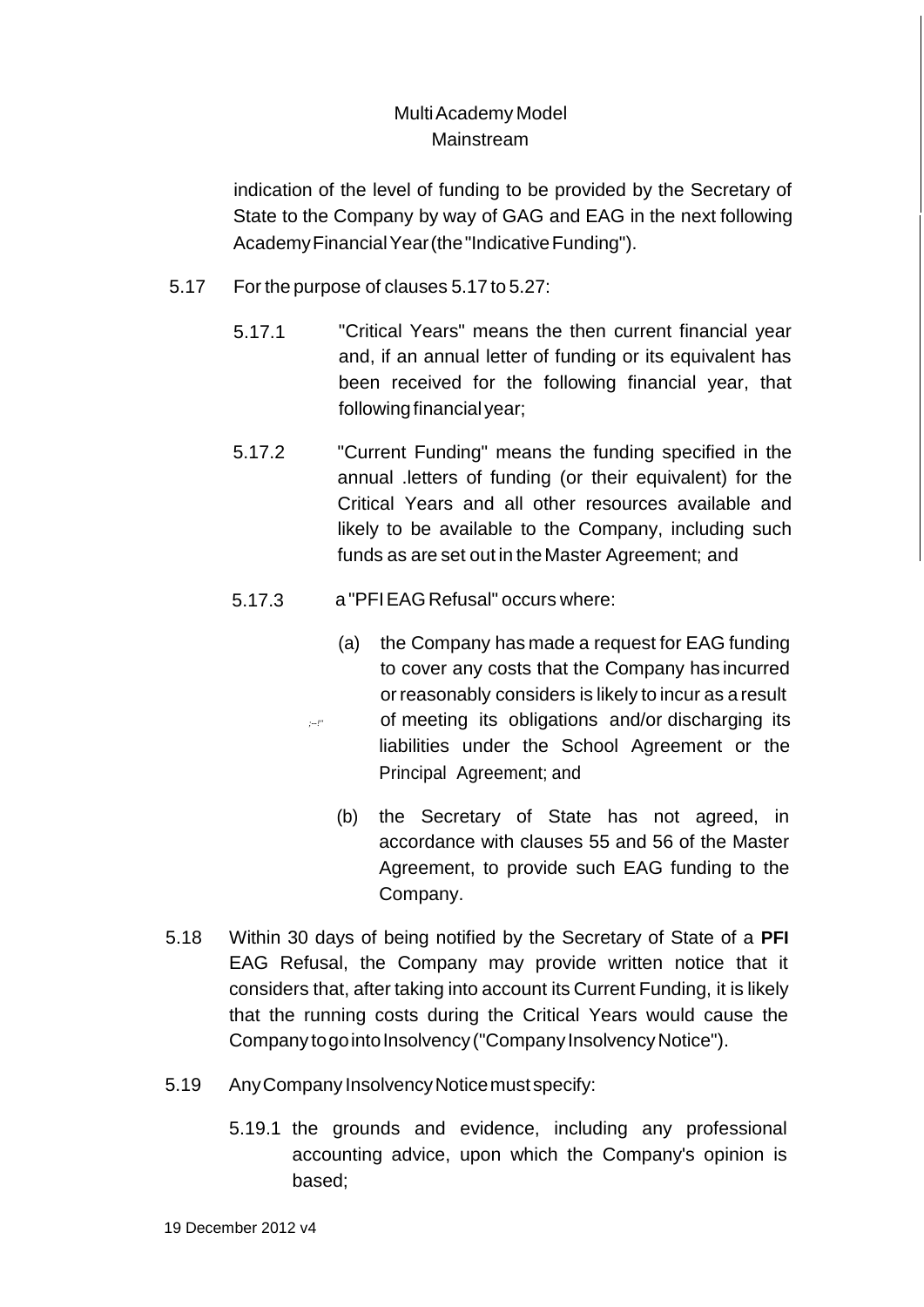- 5.19.2 a detailed statement of steps which the Company proposes to take with a view to ensuring that as soon as reasonably practicable the running costs are reduced sufficiently in the Critical Years to ensure that such costs are less than its Current Funding and the period of time within which such steps will be taken
- 5.19.3 the shortfall in the Critical Years between the Current Funding expected to be available to the Company to cover the running costs and the projected expenditure of the Company; and
- 5.19.4 a detailed budget of income and expenditure for the Academy during the Critical Years.
- 5.20 Within 15 days of the provision of the Company Insolvency Notice, both parties shall discuss and if possible (using reasonable endeavours) agree whether or not on the basis of the Current Funding, it is likely that the running costs during the Critical Years would cause the Company *to* go into Insolvency and such Insolvency could not be avoided through prudent financial management (including, but not limitedto, using GAG funding prudently in order to . *'!* .> , •.• *i i* . *..:, ;* cover the normal reasonable running costs of the Academy). Both parties recognise that they will need to engage in a constructive dialogue at the time about how best to provide education for the pupils at the Academy and undertake to use their reasonable endeavours to agree a practical solution to the problem.
- 5.21 If the parties are unable to reach an agreement in accordance with clause 5.20 within 15 days of the Company Insolvency Notice being served, then the following questions shall be referred *to* an independentexpert(the "Expert") for determination:
	- 5.21.1 whether, on the basis of the Current Funding, it is likely that the running costs during the Critical Years would cause the Company to go into Insolvency;
	- 5.21.2 whether the Company is using the funds provided under this Agreement and the Master Agreement prudently; and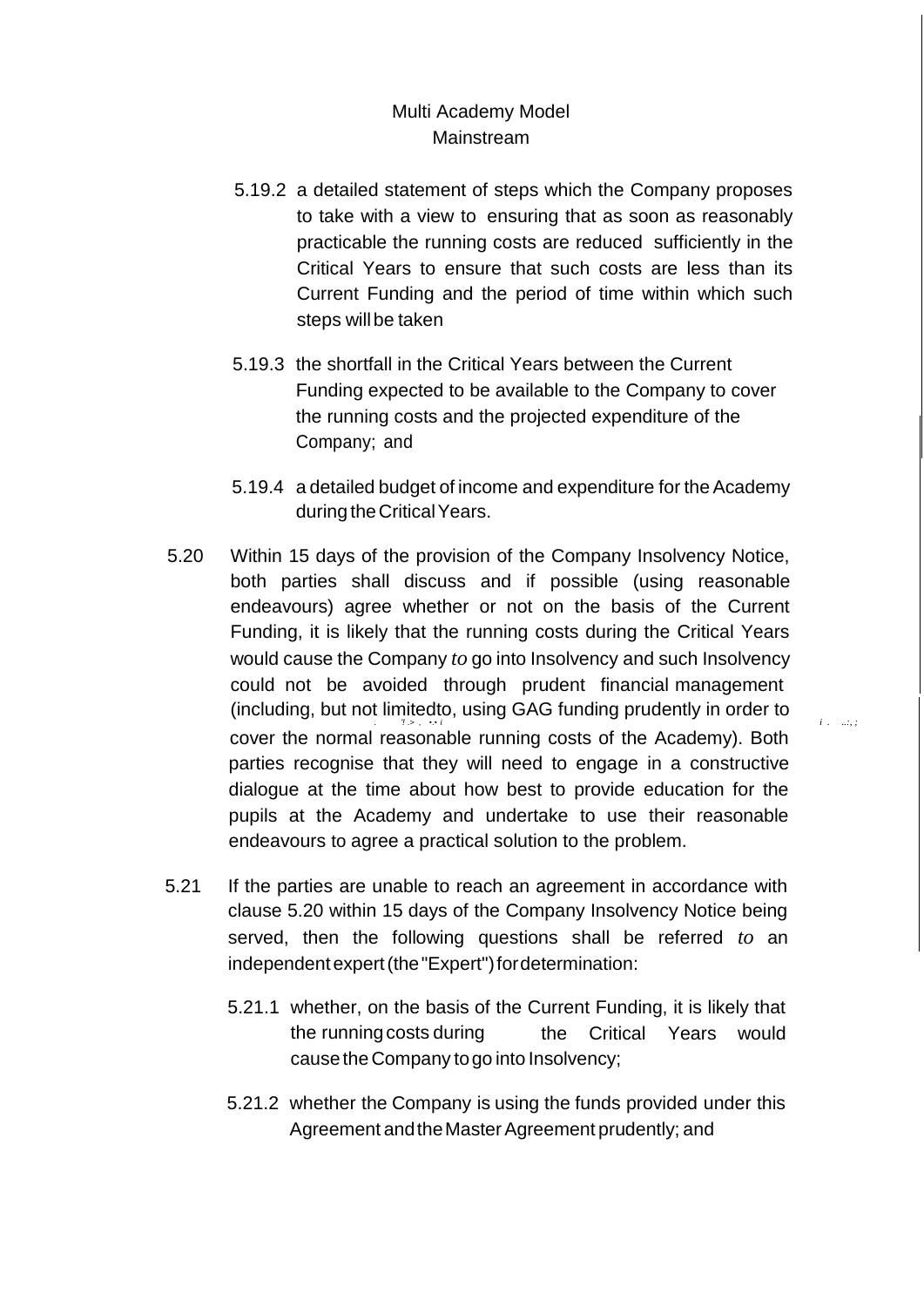5.21.3 whether the Company is using the funds provided under this Agreement and the Master Agreement in accordance with the requirements of this Agreement and the Master Agreement.

The Expert's determination shall be final and binding on both parties. The Expert shall be requested to specify in his determination:

- (a) the amount of the shortfall (if any) in funding between the running costs and the Current Funding during the Critical Years (the"Shortfall"); and
- (b) (if appropriate) recommendations as to future spending and the runningcosts.

The Expert shall be an insolvency practitioner with significant professional experience of educational institutions or academies. If the parties fail to agree upon the appointment of the Expert then the Expert shall be appointed by the President for the time being of the Institute of Chartered Accountants in England and Wales.

- 5.22 The parties shall procure that the Expert (together with any educational specialist appointecj pursuant to this clause) will act promptly in determining the matters referred to him. The Expert shall  $\ldots$ be required in performing his role to take account of advice from an educational specialist who is professionally familiar with the issues arising from the budget management of schools. If the parties fail to agree upon the appointment of the educational specialist then the educational specialist shall be appointed by the Chairman for the time being of the Specialist Schools and Academies Trust.
- 5.23 The Expert's and the educational specialist's fees shall be borne equallybetweentheparties.
- 5.24 For the purpose of clauses 5.25 and 5.27, "Insolvency Decision" means either:
	- 5.24.1 in accordance with clause 5.20, the Secretary of State agrees with the Company that on the basis of the Current Funding it is likely that the running costs during the Critical Years would cause the Company to go into Insolvency which could not be avoided through prudent financial management (including, but not limited to, using GAGfunding prudently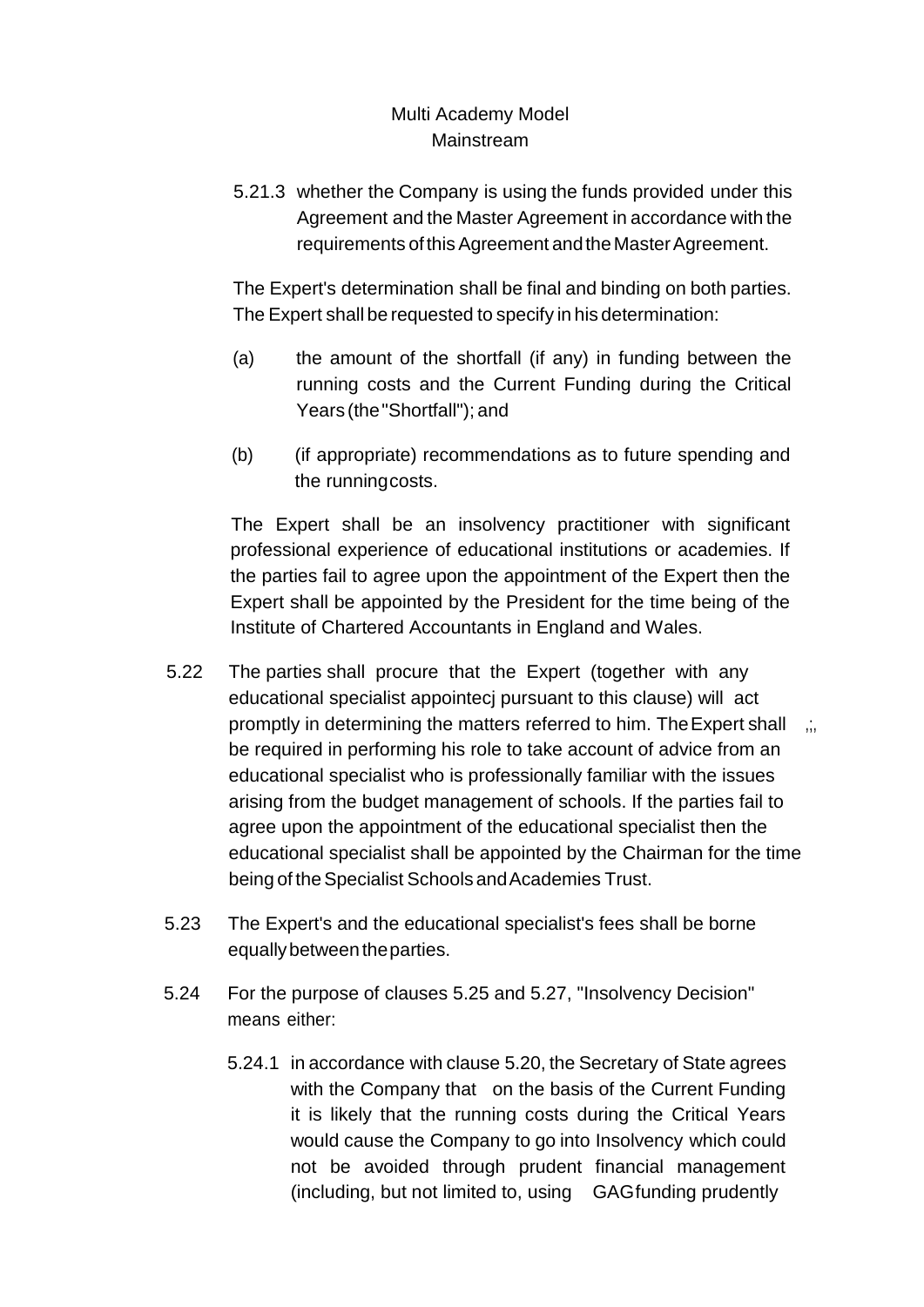in order to cover the normal reasonable running costs of the Academy}; or

- 5.24.2 an Expert determines in accordance with clause 5.21 that on the basis of the Current Funding it is likely that the running costs during the Critical Years would cause the Company to go into Insolvency or that the Company is not using the funds provided under this Agreement and the Master Agreement prudently and in accordance with the requirements of this Agreement and the Master Agreement.
- 5.25 Within 10 Business Days of an Insolvency Decision, the Secretary of State may either at its option:
	- 5.25.1 withdraw the **PFI** EAG Refusal and promptly pay to the Company the amount of requested EAG funding or such other sum as shallbe appropriate; or
	- 5.25.2 terminate this Agreement on not less than 20 Business Days notice to the Company.
- 5.26 In the event that the Secretary of State provides additional EAG funding,,in accordance with clause 5.25, the Secretary .of state may within 12 months of paying the additional EAG funding, terminate this Agreement at any time.
- 5.27 In the event that there is no Insolvency Decision, this Agreement shall continue and the Secretary of State shall not be obliged to pay to the Company the requested EAG funding.

## **6 EFFECT OF TERMINATION**

- 6.1 In the event of termination of this Agreement however occurring, the school shall cease to be an Academy within the meaning of Sections 1 and 1A of the Academies Act 2010.
- 6.2 Subject to clauses 6.3 and 6.4, if the Secretary of State terminates this Agreement pursuant to clause 5.1 of this Agreement, the Secretary of State shall indemnify the Company. If the Secretary of State terminates this Agreement otherwise than pursuant to clause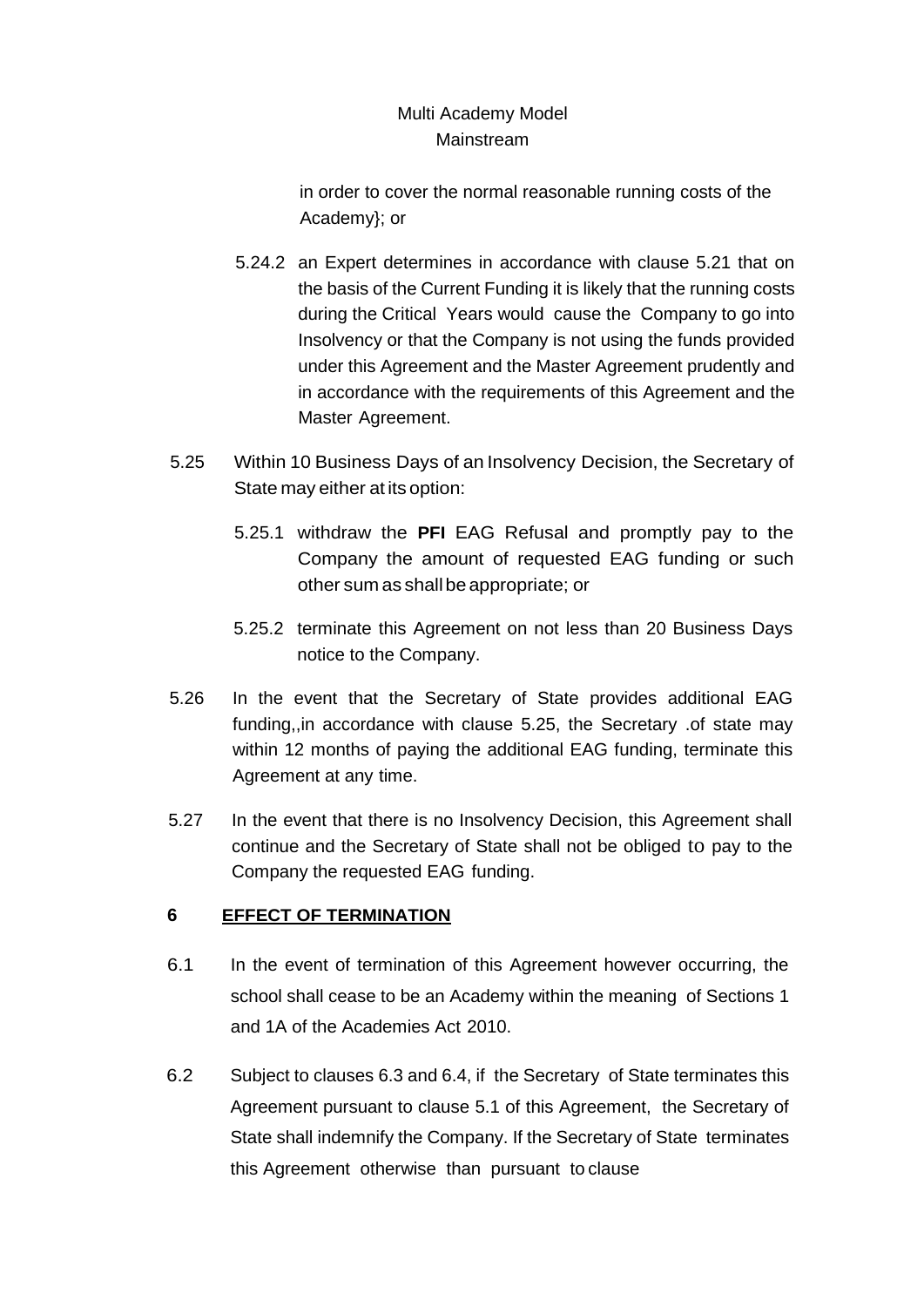5.1 of this Agreement, the Secretary of State may in his absolute discretion indemnify or (to such extent if any as he may in his absolute discretion consider appropriate) compensate the Company.

- 6.3 The amount of any such indemnity or compensation shall be determined by the Secretary of State having regard to any representations made to him by the Company, and shall be paid at such times and in such manner as the Secretary of State may reasonably thinkfit.
- 6.4 The categories of expenditure incurred by the Company in consequence of the termination of the Agreement in respect of which the Secretary of State shall (where the Secretary of State terminates this Agreement pursuant to clause 5.1) indemnify the Company and may (where the Secretary of State terminates this Agreement otherwise than pursuant to clause 5.1) in his absolute discretion indemnify or compensate the Company include (but not by way of limitation), staff compensation and redundancy payments, compensation payments incress pect of broken contracts, expenses of  $\cdots$ ,  $\cdots$ disposing of assets or adapting them for other purposes, legal and other professional fees, and dissolution expenses.
- 6.5 Subject to clause 6.6, on the termination of this Agreement however occurring, the Company shall inrespect of any of its capital assets at thedateoftermination:
	- (a) promptly transfer a proportion of the assets to a person nominated by the Secretary of State, if the Secretary of State considers that all or some of those assets need to be used for any educational purposes by that nominee. The proportion of the assets to be transferred shall be the same as the proportion of the capital contribution made by the Secretary of State to the original value of those assets, whether that contribution was made on the establishment of the Academy or at a later date; or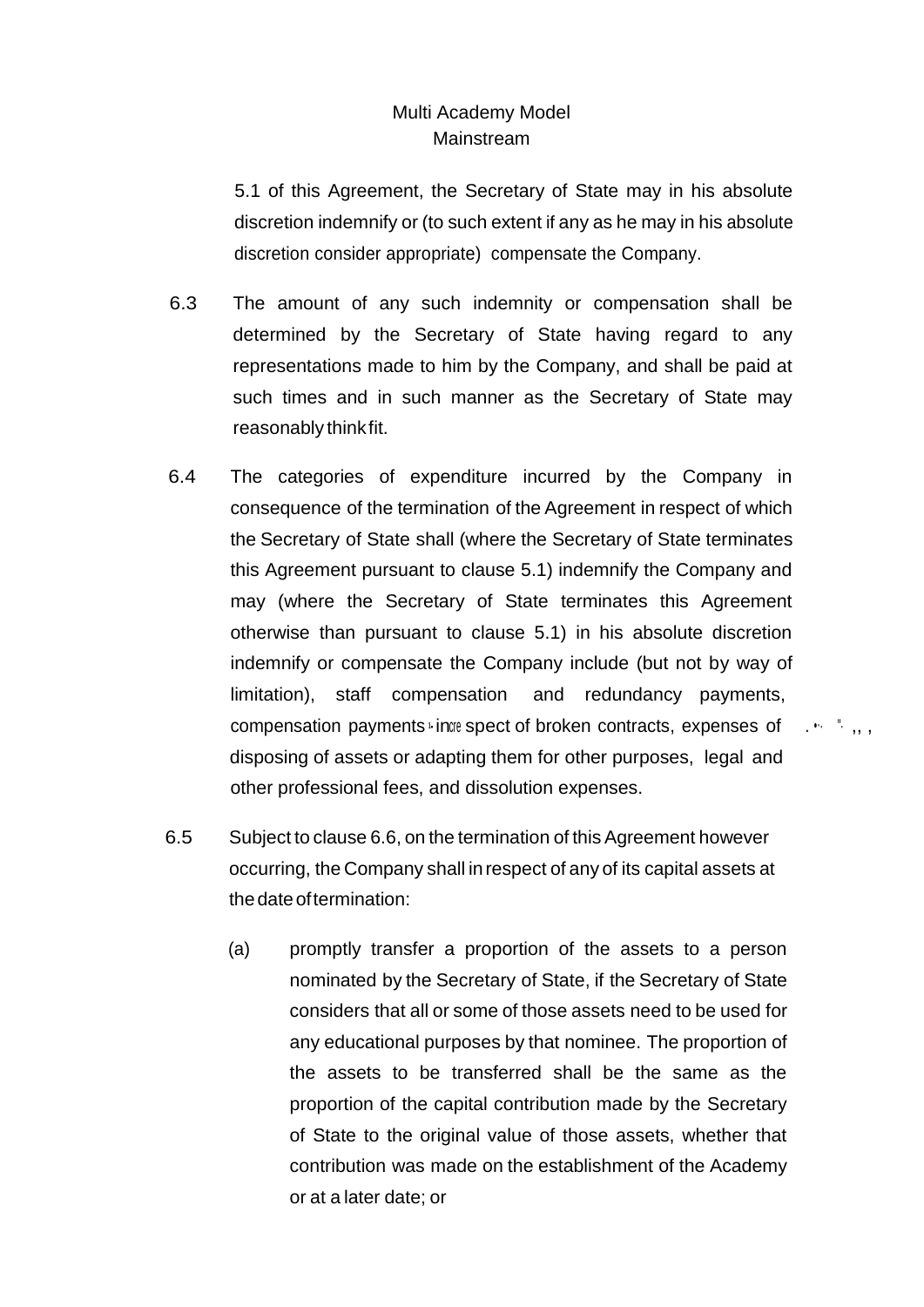- (b) if the Secretary of State confirms that a transfer under clause 6.5(a) is not required, promptly repay to the Secretary of State a sum equivalent to the percentage of the value of the assets at the date of termination, or, by agreement with the Secretary of State, at the date of subsequent disposal of those assets. Such percentage to be the same as the percentage of the capital contribution made by the Secretary of State to the original value of those assets, whether that contribution was made on the establishment of the Academy orlater.
- 6.6 The Secretary of State may waive in whole or in part the repayment due under clause 6.5(b) if:
	- a) the Company obtains his permission to invest the proceeds of sale for its charitable objects; or
	- b) the Secretary of State directs all or part of therepayment to be paid to the LA...

I ' ',d

I

6.7 The sale or disposal by other means of publicly funded land held for the purposes of an Academy is now governed by Part 3 of Schedule 1 to the Academies Act 2010.

## **6A LAND**

### **Restrictions on Land Transfer**

- 6A Recognising that they are or will be receiving publicly funded land at nil consideration (which for the purposes of this transaction shall include leases granted at a peppercorn rent) the Company:
	- a) shall, within 28 days from the transfer to it of the Land, apply to the Land Registry for a restriction in the proprietorship register (under section 43(1)(a) of the Land Registration Act

河 ぼれに収録